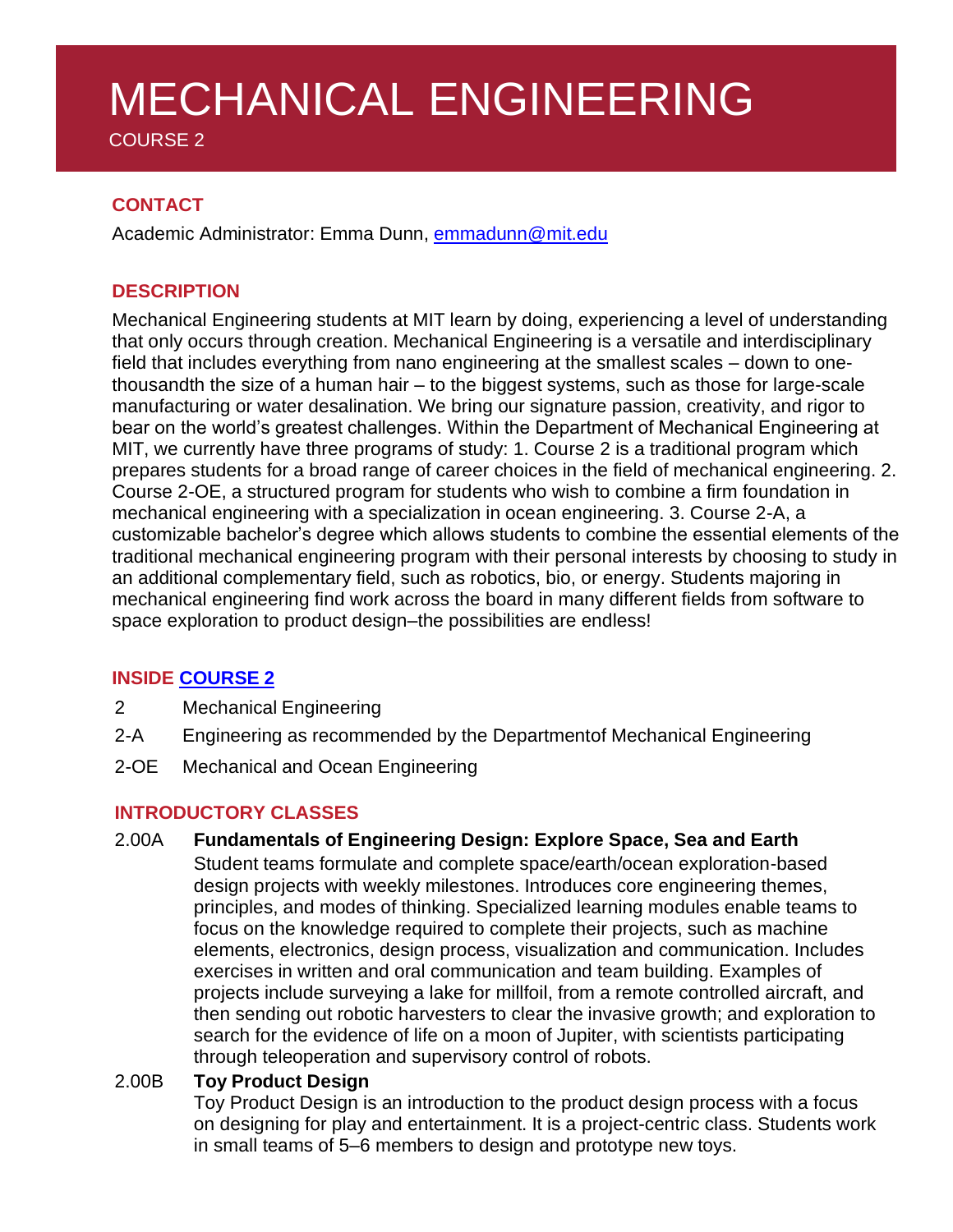## 2.00C **Design for Complex Environmental Issues: Building Solutions and Communicating Ideas**

Students work in small groups, under the guidance of researchers from MIT, to pursue specific aspects of the year's Terrascope problem. Teams design and build prototypes, graphic displays and other tools to communicate their findings and display them in a Bazaar of Ideas open to the MIT community. Some teams develop particular solutions, others work to provide deeper understanding of the issues, and others focus on ways to communicate these ideas with the general public. Students' work is evaluated by independent experts. Offers students an opportunity to develop ideas from the fall semester and to work in labs across MIT. Limited to first-year students.

#### **COURSE 2 UROP LABS**

**BioInstrumentation Laboratory**  Biomimetic Robotics Lab Device Realization Lab Device Research Laboratory Energy and Microsystems Innovation Global Engineering and Research (GEAR) Laboratory for Biomechanics and Human Rehabilitation Laboratory for Biologically Inspired Photonic Engineering Laboratory for Manufacturing and Productivity Mechatronics Research Lab MIT Ideation Laboratory MIT Mechanosynthesis Group MIT Pappalardo Labs MIT Precision Engineering Research Group Nanoelectronics Lab Rohsenow Kendall Heat Transfer Laboratory Therapeutic Technology Design & Development Lab Toy Product Design Lab

#### **COURSE 2 FRIENDLY RESEARCH AREAS**

 Sea Grant (SEAG) MIT Lincoln Labs Research Lab for Electronics (RLE) Laboratory for Manufacturing and Productivity (LMP)

# **COURSE 2 STUDENT ORGANIZATIONS AND CLUBS**

| <b>Mechanical Engineering</b><br><b>Student Society (MESS)</b> | <b>Engineering without Borders</b> | <b>Rocket Team</b> |
|----------------------------------------------------------------|------------------------------------|--------------------|
| Design for America                                             | Assistive Technology Club          | UAV Team           |
| Design / Build / Fly                                           | <b>Robotics Team</b>               |                    |

#### **SKILLS**

Read and interpret blueprints, technical drawings, and schematics Research, design, evaluate, install, operate, or maintain mechanical products Knowledge of Computer Aided Design (CAD) software Project management skills